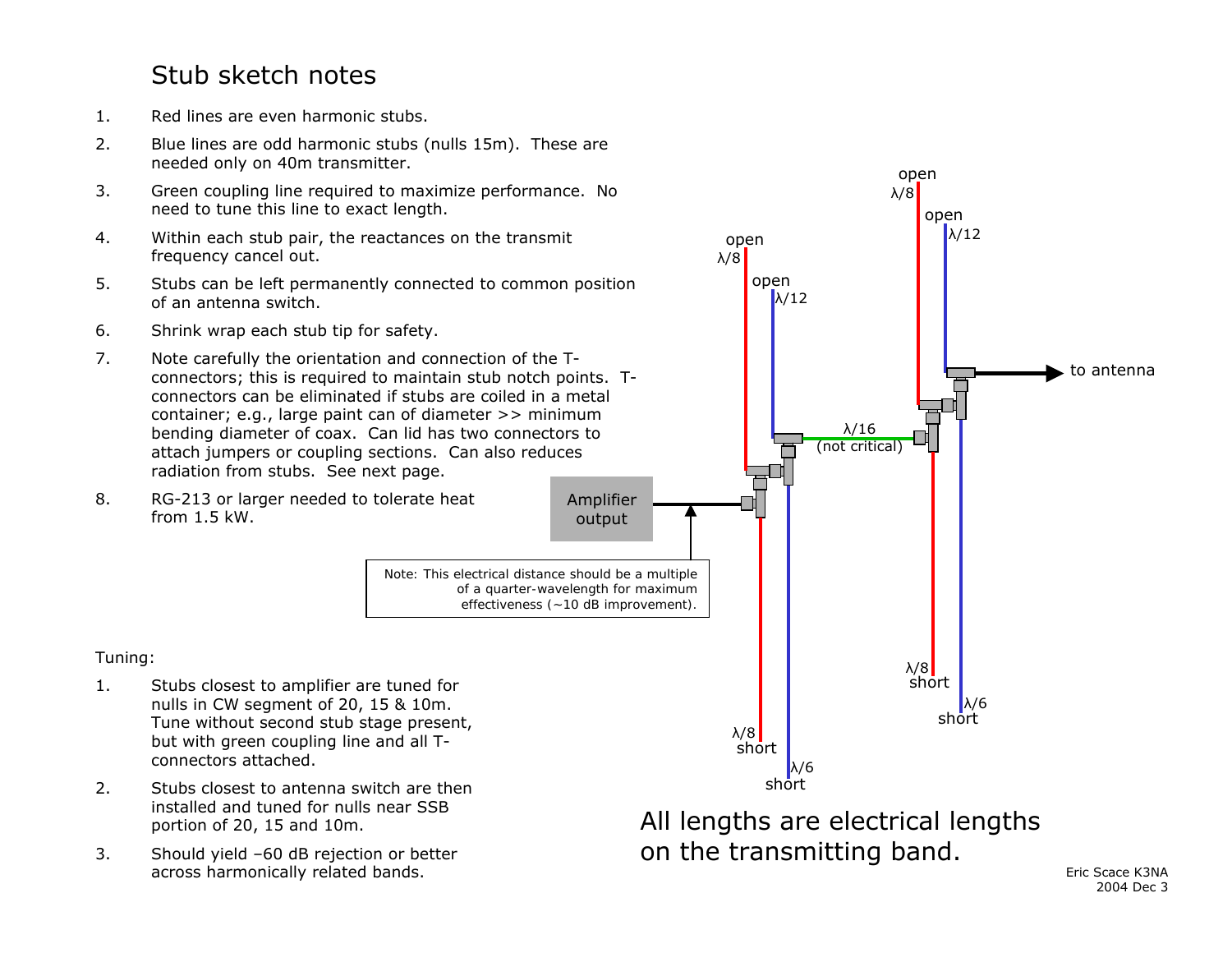Stubs in shielding container

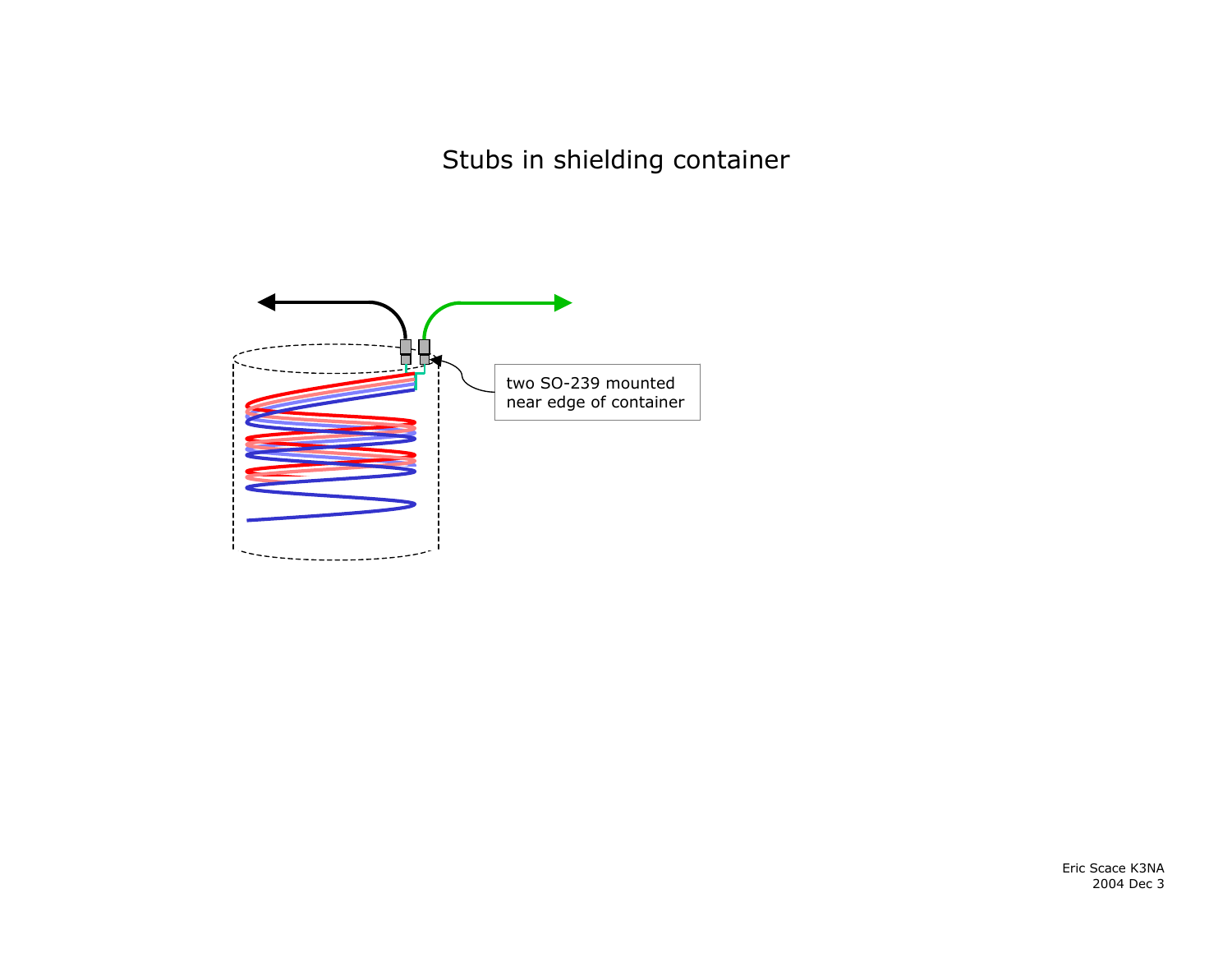# RF cabling: overview of W1KM SO2R/MM configuration

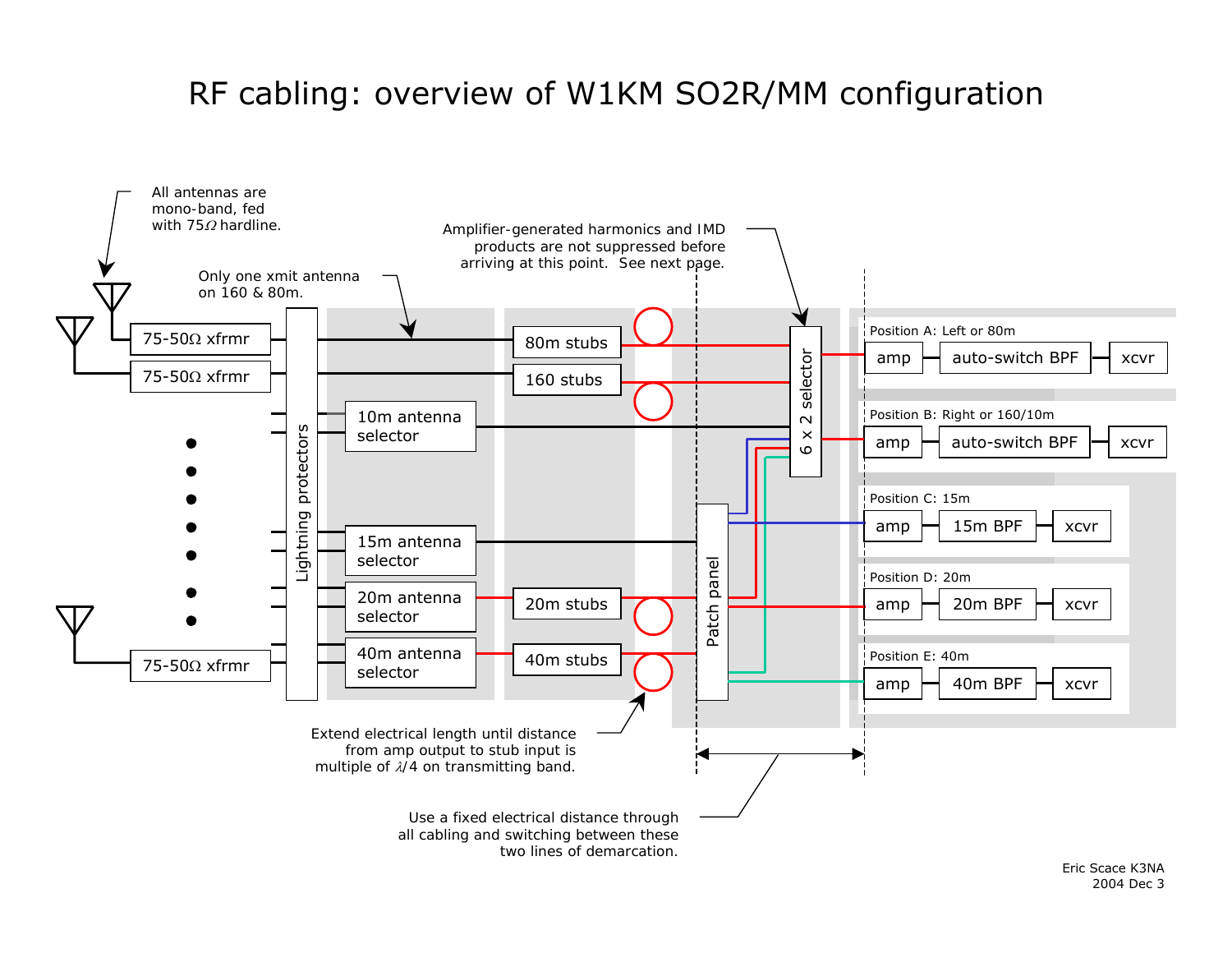# Harmonic power budgets in SO2R 6x2 single-box switch matrix